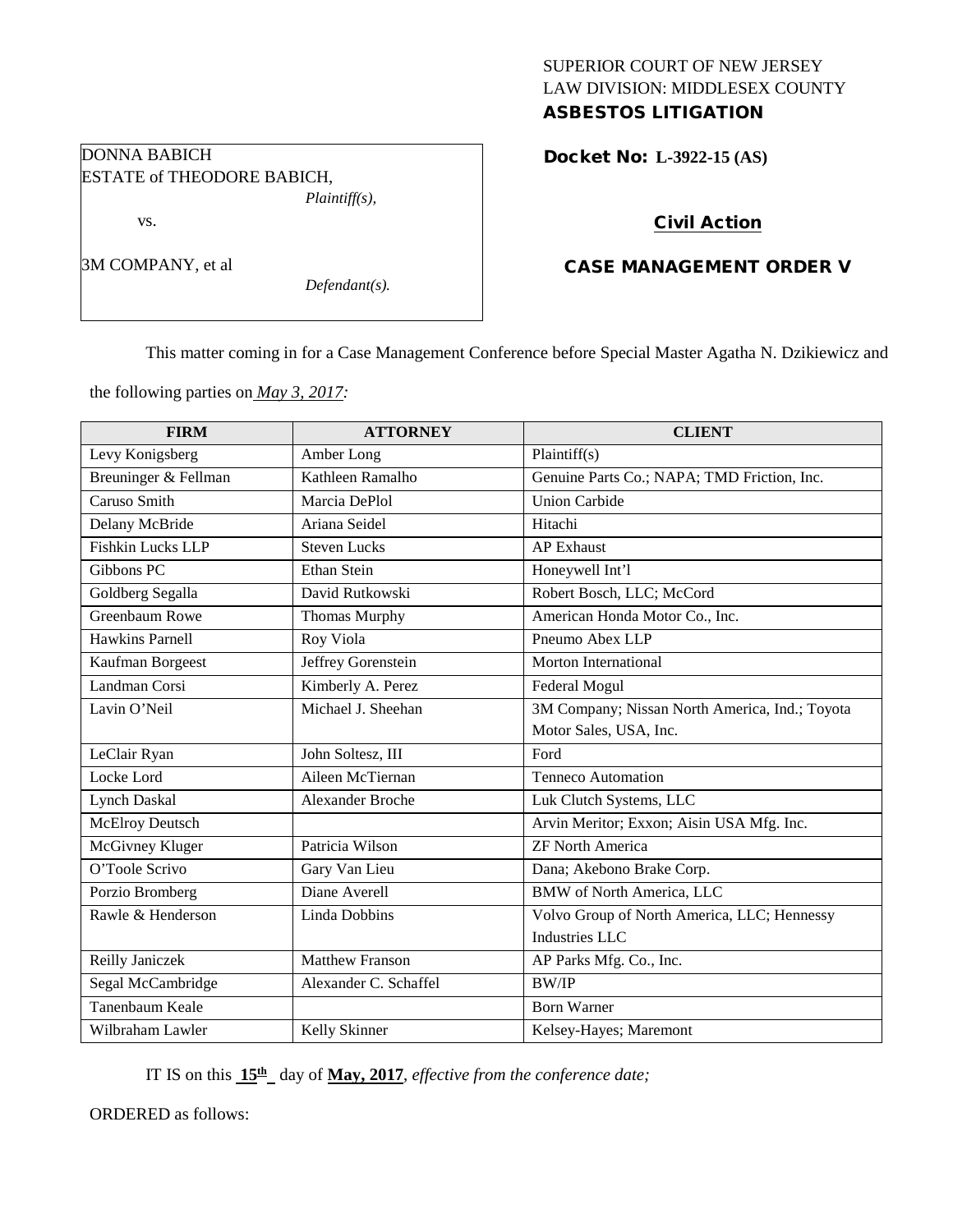Counsel receiving this Order through computerized electronic medium (E-Mail) shall be deemed by the court to have received a copy of the filed original court document. Any document served pursuant to this Order shall be deemed to be served by mail pursuant to *R*.1:5-2.

### **DISCOVERY**

| May 26, 2017      | Defendants shall serve answers to standard interrogatories by this date.                                                                                                                                    |
|-------------------|-------------------------------------------------------------------------------------------------------------------------------------------------------------------------------------------------------------|
| July 14, 2017     | Plaintiff shall propound supplemental interrogatories and document requests on new<br>defendants by this date.                                                                                              |
| August 25, 2017   | Defendants shall serve answers to supplemental interrogatories and document requests by<br>this date.                                                                                                       |
| July 14, 2017     | Defendants shall propound supplemental interrogatories and document requests by this date.                                                                                                                  |
| August 25, 2017   | Plaintiff shall serve answers to supplemental interrogatories and document requests by this<br>date.                                                                                                        |
| December 29, 2017 | Fact discovery, including depositions, shall be completed by this date. Plaintiff's counsel<br>shall contact the Special Master within one week of this deadline if all fact discovery is not<br>completed. |
| January 31, 2018  | Depositions of corporate representatives shall be completed by this date.                                                                                                                                   |

## **EARLY SETTLEMENT**

February 15, 2018 Settlement demands shall be served on all counsel and the Special Master by this date.

#### **SUMMARY JUDGMENT MOTION PRACTICE**

- February 15, 2018 Plaintiff's counsel shall advise, in writing, of intent not to oppose motions by this date.
- March 1, 2018 Summary judgment motions shall be filed no later than this date.
- March 29, 2018 Last return date for summary judgment motions.

#### **MEDICAL DEFENSE**

July 31, 2018 Defendants shall identify its medical experts and serve medical reports, if any, by this date. **In addition, defendants shall notify plaintiff's counsel (as well as all counsel of record) of a joinder in an expert medical defense by this date.**

#### **LIABILITY EXPERT REPORTS**

- May 31, 2018 Plaintiff shall identify its liability experts and serve liability expert reports or a certified expert statement by this date or waive any opportunity to rely on liability expert testimony.
- July 31, 2018 Defendants shall identify its liability experts and serve liability expert reports, if any, by this date or waive any opportunity to rely on liability expert testimony.

\_\_\_\_\_\_\_\_\_\_\_\_\_\_\_\_\_\_\_\_\_\_\_\_\_\_\_\_\_\_\_\_\_\_\_\_\_\_\_\_\_\_\_\_\_\_\_\_\_\_\_\_\_\_\_\_\_\_\_\_\_\_\_\_\_\_\_\_\_\_\_\_\_\_\_\_\_\_\_\_\_\_\_\_\_\_\_\_\_\_\_\_\_\_\_\_\_\_\_\_\_\_\_\_\_\_\_\_\_\_

#### **ECONOMIST EXPERT REPORTS**